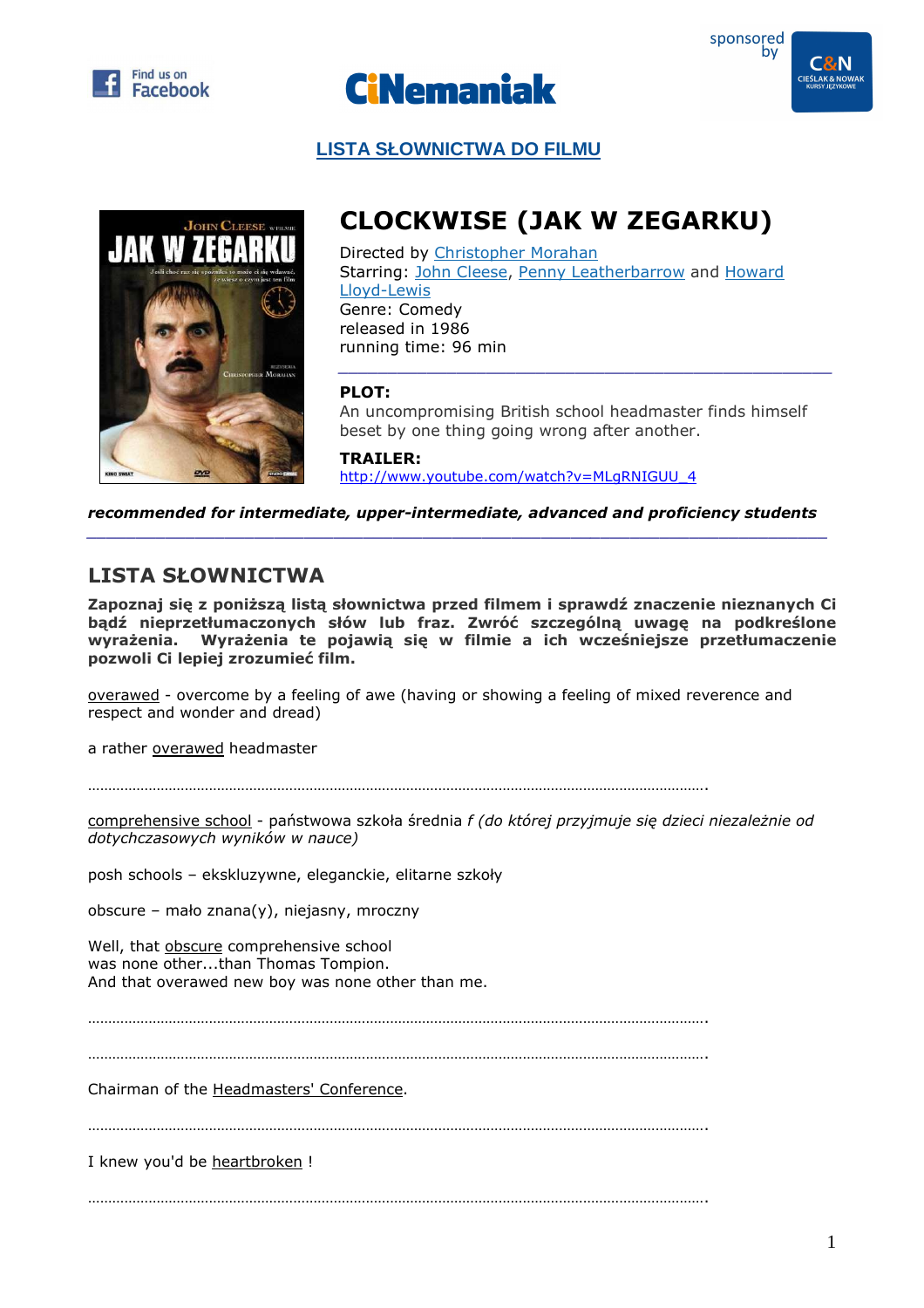





If you think 9:20 outside my study means 11:00 in the playground, then you'll be back here at 9:20 every day until you learn to tell the time!

| They've asked me to do some damned<br>silly things as I've stood 'ere,<br>but no one's ever asked me to<br>make a speech before.                                                                               |
|----------------------------------------------------------------------------------------------------------------------------------------------------------------------------------------------------------------|
| You've got a study period!<br>I've got a hangover!                                                                                                                                                             |
| Study periods are not frees.                                                                                                                                                                                   |
| You've got A levels this year, Laura, you shouldn't<br>be driving around in study periods; you're a prefect example for the others.                                                                            |
| "Well what on Earth is she going to do<br>with two dozen sherry glasses?                                                                                                                                       |
| I mean, non if she's the slightest<br>bit worried about it, Laura<br>I'll pay for the petrol, of course.                                                                                                       |
| if I may be personal for a moment. I was feeling deeply historic<br>Five years ago, if I may be historic for a moment I was feeling deeply humble.<br>An overawed master from an obscure comprehensive school. |
|                                                                                                                                                                                                                |
|                                                                                                                                                                                                                |
| That bloke with the doll, did they pay?                                                                                                                                                                        |
|                                                                                                                                                                                                                |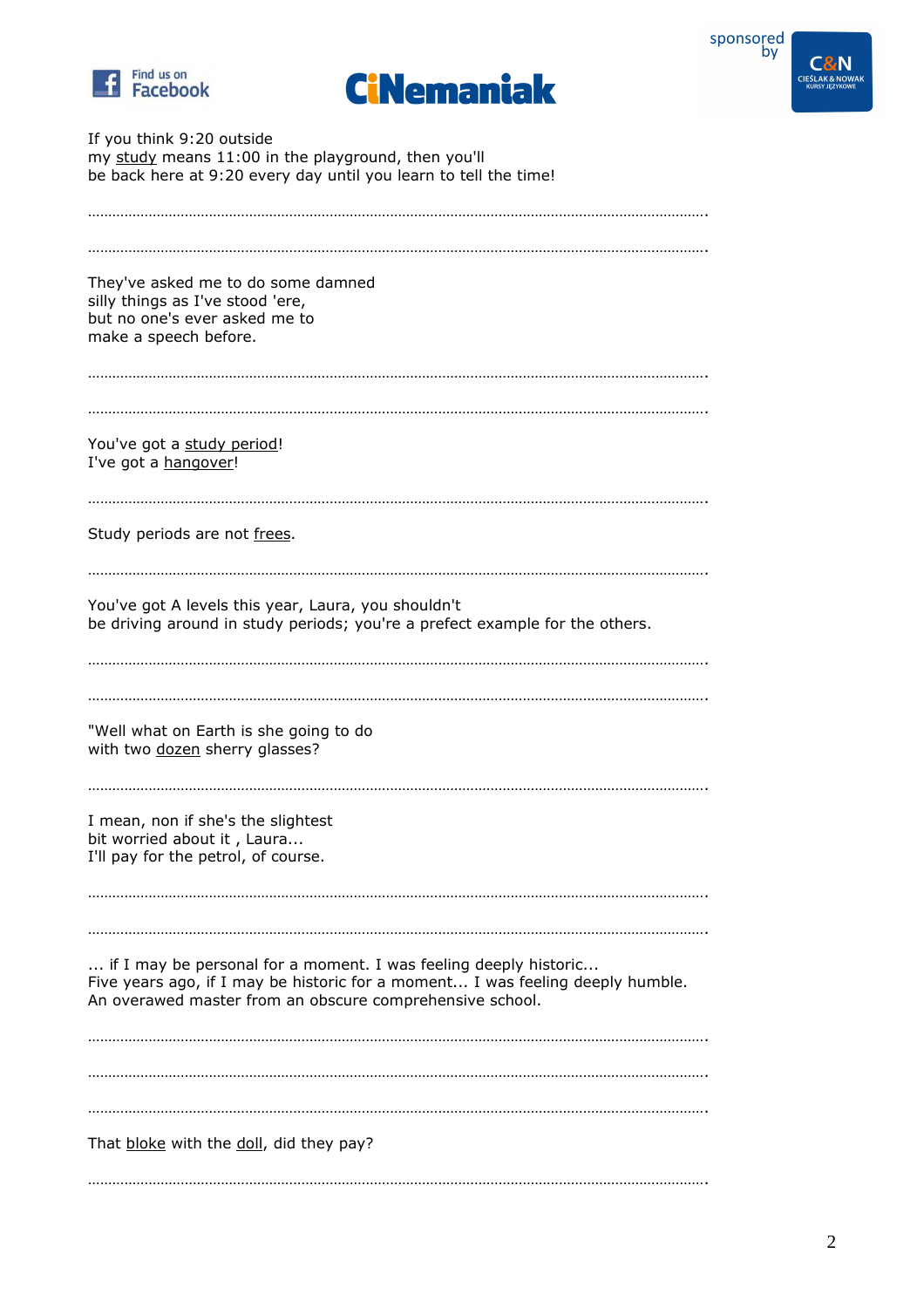





We all understand, I think, that lateness is a discourtesy to others.

………………………………………………………………………………………………………………………………………. It's my husband. He's beside himself. He's in such a state he doesn't know what he's doing. He lives for that car. ………………………………………………………………………………………………………………………………………. wing – błotnik (Gr B), fender (US) Don't worry, we'll just pull the wing away from the wheel. ………………………………………………………………………………………………………………………………………. It'll all be covered, Laura by your dad's insurance. ………………………………………………………………………………………………………………………………………. summons – wezwanie do sądu, wezwać do sądu (summonsed – wezwany do sądu) I'm the one they'll summons, and the one who'll have to tell your dad... ………………………………………………………………………………………………………………………………………. jangle – pobrzękiwać (klucze, garnki), brzęczeć No!! That's part of our car! It's jangling all about, I can hear it. ………………………………………………………………………………………………………………………………………. They're vandalising those phones again, Pat. ………………………………………………………………………………………………………………………………………. egg on – namawiać, napuszczać, namówić kogoś do zrobienia czegoś He's showing off his muscles, and she's egging him on. ………………………………………………………………………………………………………………………………………. I don't live here. I'm just seeing my mum. ………………………………………………………………………………………………………………………………………. He was late the day he collected his diploma. Haven't you told her about your murky past then? ………………………………………………………………………………………………………………………………………. You'd start off in evening dress and silver dance shoes, and end up running, your skirt in your hand and your heel down a grating. And then they turn round and scream at you. ………………………………………………………………………………………………………………………………………. ………………………………………………………………………………………………………………………………………. Put your foot down! ………………………………………………………………………………………………………………………………